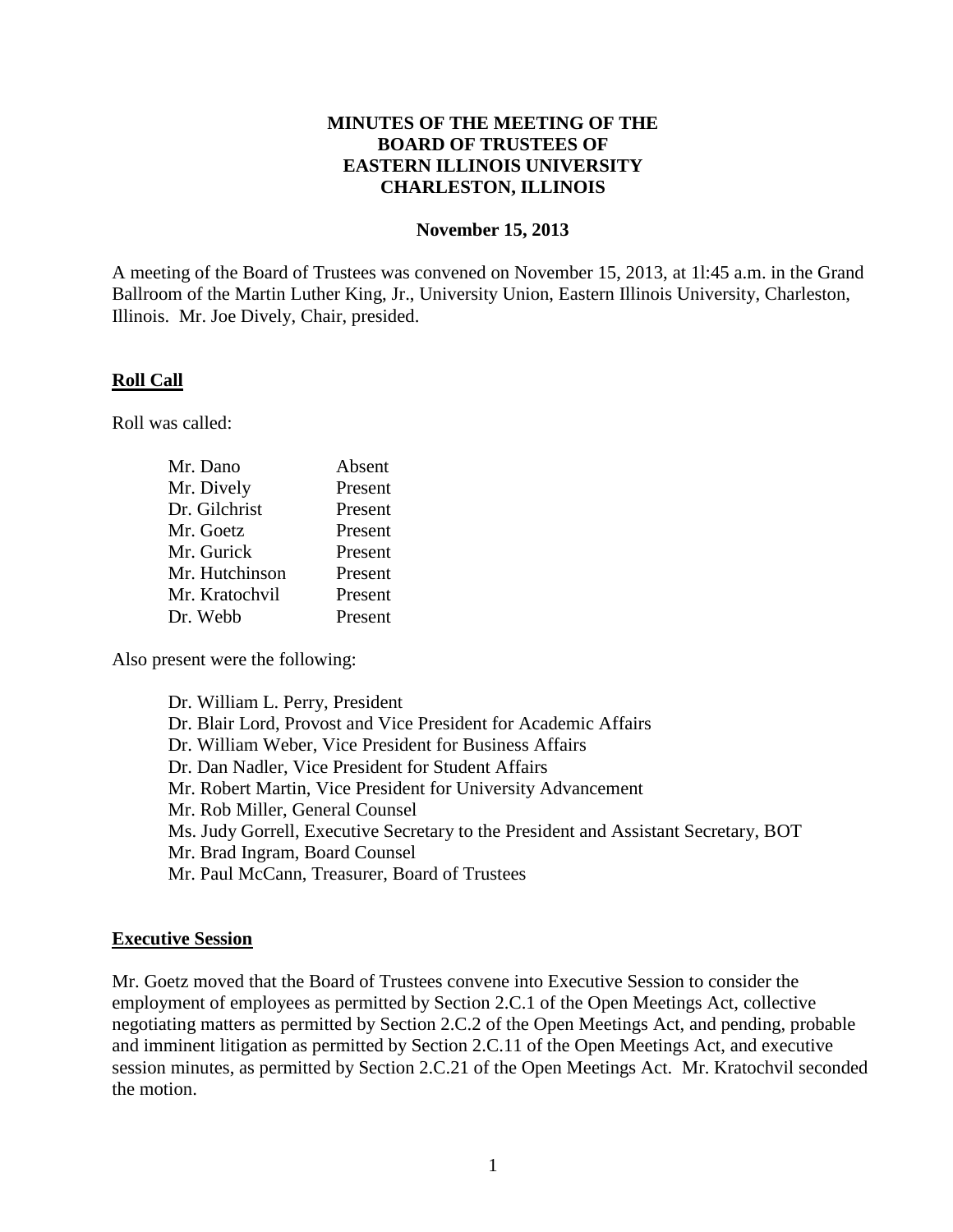Roll was called and the vote was as follows:

| Yes |
|-----|
| Yes |
| Yes |
| Yes |
| Yes |
| Yes |
| Yes |
|     |

Motion carried.

Mr. Hutchinson moved to return to Open Session. Mr. Goetz seconded the motion.

Roll was called and the vote was as follows:

| Dr. Gilchrist  | Yes |
|----------------|-----|
| Mr. Goetz      | Yes |
| Mr. Gurick     | Yes |
| Mr. Hutchinson | Yes |
| Mr. Kratochvil | Yes |
| Dr. Webb       | Yes |
| Mr. Dively     | Yes |
|                |     |

Motion carried.

# **Information Items**

# **Report from Board Chair**

Mr. Dively combined the Board Chair report and the report from the Executive Planning Committee meeting.

# **Committee Reports**

Executive/Planning Committee – The Executive/Planning Committee discussed Program Analysis in great detail. Dr. William Weber provided the Trustees with information including progress to date, observations to date, and the next steps as we move forward.

Dr. Weber provided the Board with the program analysis for two departments, one academic and one non-academic. Dr. Weber and President Perry reviewed various aspects and information contained in the two analyses.

Board Relations Committee – Mr. Martin provided updates for Alumni Services, Development, and the Foundation. Homecoming on October 18 was successful with the  $50<sup>th</sup>$  year reunion of alumni from the Class of 1963. The Annual Fund was 91 percent higher than the one in the last fiscal year. Commencement is December 14 with Tim and Vickie Burke serving as commencement speakers. In FY14, Development has a goal of 42 new scholarships. The Foundation awards dinner was on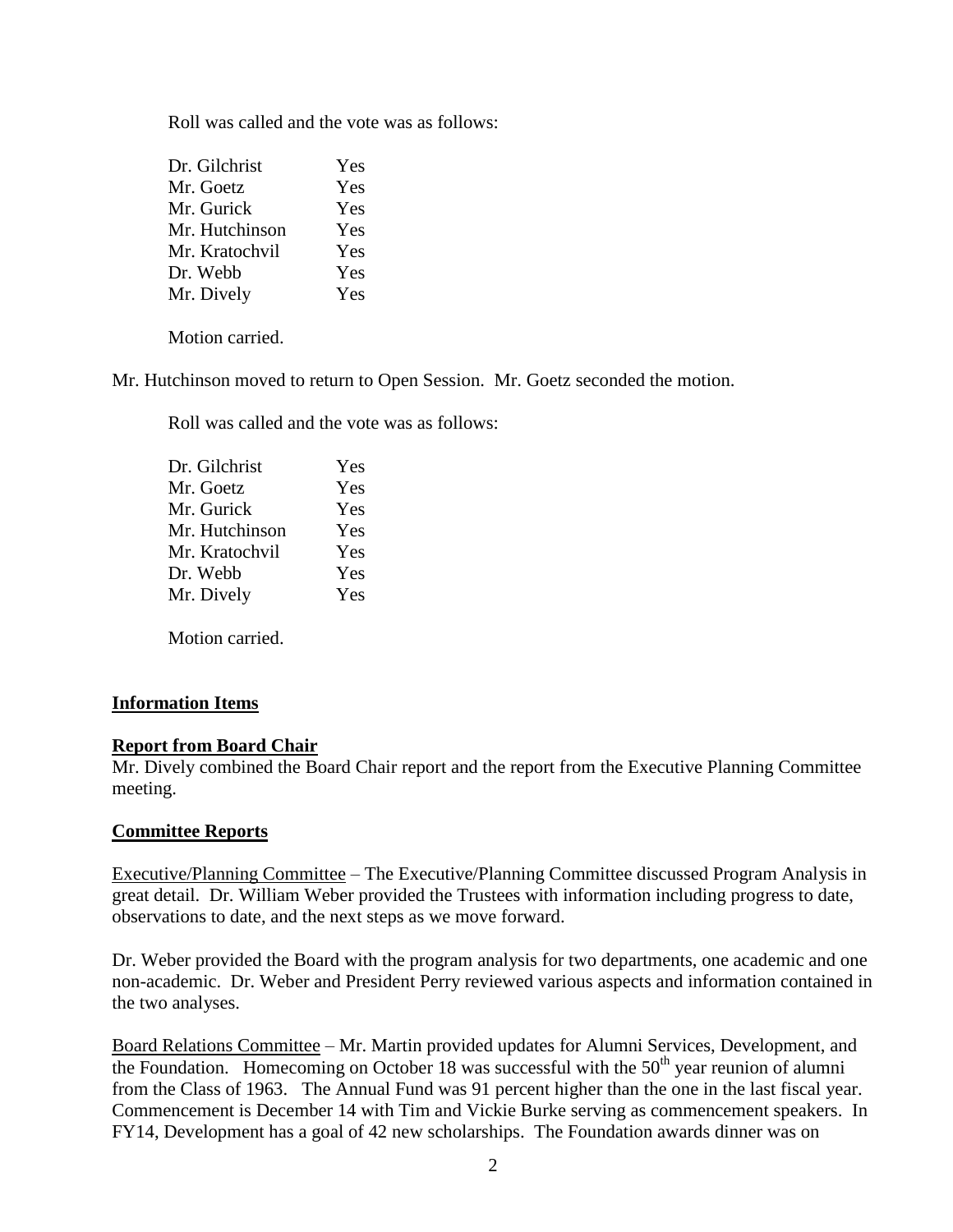October 16. A search for the Executive Director is underway, and Ms. Tami Babbs is serving as the Interim Director.

Finance/Audit Committee – The Committee received a report on the Preliminary Audit for FY13. All of the recommendations are minor; there are no major findings. Mr. Tim Zimmer gave a Facilities update.

Board Regulations – No report.

Academic and Student Affairs Committee – The Committee reviewed several items. FY15 Proposed Tuition Rates and FY15 Housing and Dinning Proposed Rates were discussed with the Committee. It is proposed that neither the tuition rates nor the housing and dining rates increase for FY15. The Open Access to Research Articles Act was discussed. It was noted that the Admissions leadership is in transition as former President Lou Hencken is serving as Interim Director while a search is being conducted for a new director. It was reported that the report was received earlier this week from Noel Levitz. The Title IX Compliance in Athletics – Athletics must stay on top of this. The Committee asked that they receive a report on diversity at every meeting.

# **Action Items**

1. Mr. Kratochvil moved to approve the minutes of the Board Meeting on September 27, 2013. Dr. Webb seconded the motion.

Roll was called and the vote was as follows:

| Dr. Gilchrist  | Yes |
|----------------|-----|
| Mr. Goetz      | Yes |
| Mr. Gurick     | Yes |
| Mr. Hutchinson | Yes |
| Mr. Kratochvil | Yes |
| Dr. Webb       | Yes |
| Mr. Dively     | Yes |
|                |     |

Motion carried.

- 2. The Board of Trustees reviewed the Executive Session Minutes and Mr. Ingram reported that the need for confidentiality still exists.
- 3. Mr. Hutchinson moved to approve the proposed revision to the Board *Governing Policies* II.C.2., Administrative Employees. Mr. Gurick seconded the motion.

Final reading of a revision of the Board Regulations which would allow the President, in some cases, with prior approval of the Board to offer employment contracts to specific senior administrative employees and coaches provided that such contracts may not exceed five years in length unless a longer term is required by law.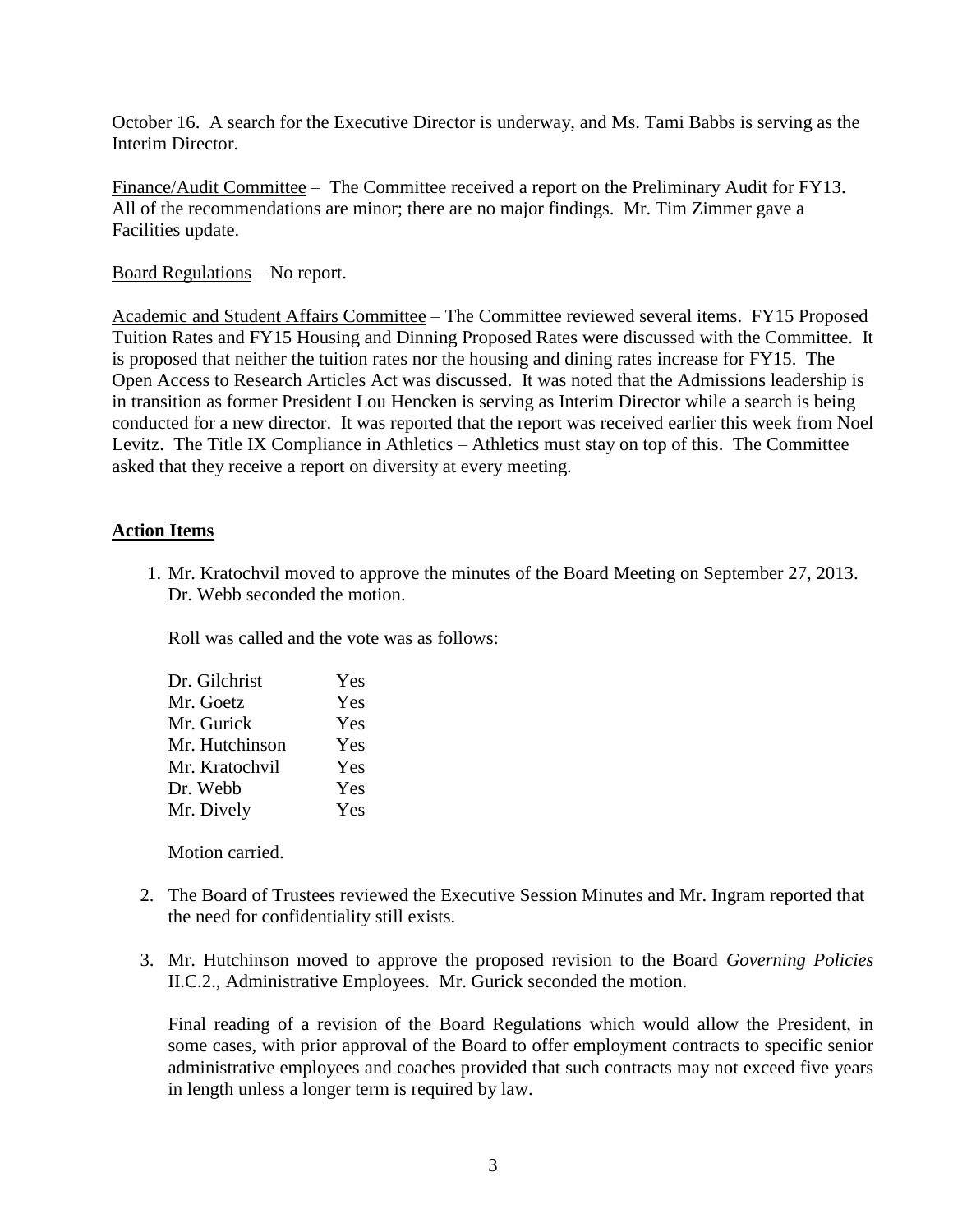# C. **Revision to Board** *Governing Policies*

Governing Policy: II.C.2. Administrative Employees



Issued: January 16, 1996

# **2. Administrative Employees.**

Administrative employees comprise those administrative and professional employees who are not employed under the State Universities Civil Service System, including medical doctors engaged in providing health services appointed in accordance with Board Regulations. Administrative employees may be granted faculty rank and tenure in appropriate circumstances as provided in Board Regulations. In some cases, the President, with the prior approval of the Board, may offer employment contracts to specific senior administrative employees and coaches provided that such contracts may not exceed five (5) years in length unless a longer term is required by law.

Roll was called and the vote was as follows:

| Dr. Gilchrist  | Yes |
|----------------|-----|
| Mr. Goetz      | Yes |
| Mr. Gurick     | Yes |
| Mr. Hutchinson | Yes |
| Mr. Kratochvil | Yes |
| Dr. Webb       | Yes |
| Mr. Dively     | Yes |

Motion carried.

4. Mr. Kratochvil move to approve the tuition recommendation for FY 15. Mr. Goetz seconded the motion.

#### **FY15 Tuition Recommendations**

# **Proposed FY15 Tuition (Fall 2014, Spring 2015, Summer 2015)**

**Undergraduate** - A student who has not earned the baccalaureate degree will pay the following tuition:

#### **Illinois Resident**

|                                                         | <b>Present</b> | <b>Proposed</b> | <b>Increase</b> |
|---------------------------------------------------------|----------------|-----------------|-----------------|
| FY15 New Students – Per Semester Hour                   |                | \$283.00        | \$0.00          |
| Continuing, Non-guaranteed Students – Per Semester Hour | \$269.00       | \$269.00        | \$0.00          |

Effective FY05, state law (110 ILCS 665/10-120) provides that tuition for new undergraduate Illinois resident students will remain the same for four continuous academic years. The guaranteed tuition rate period is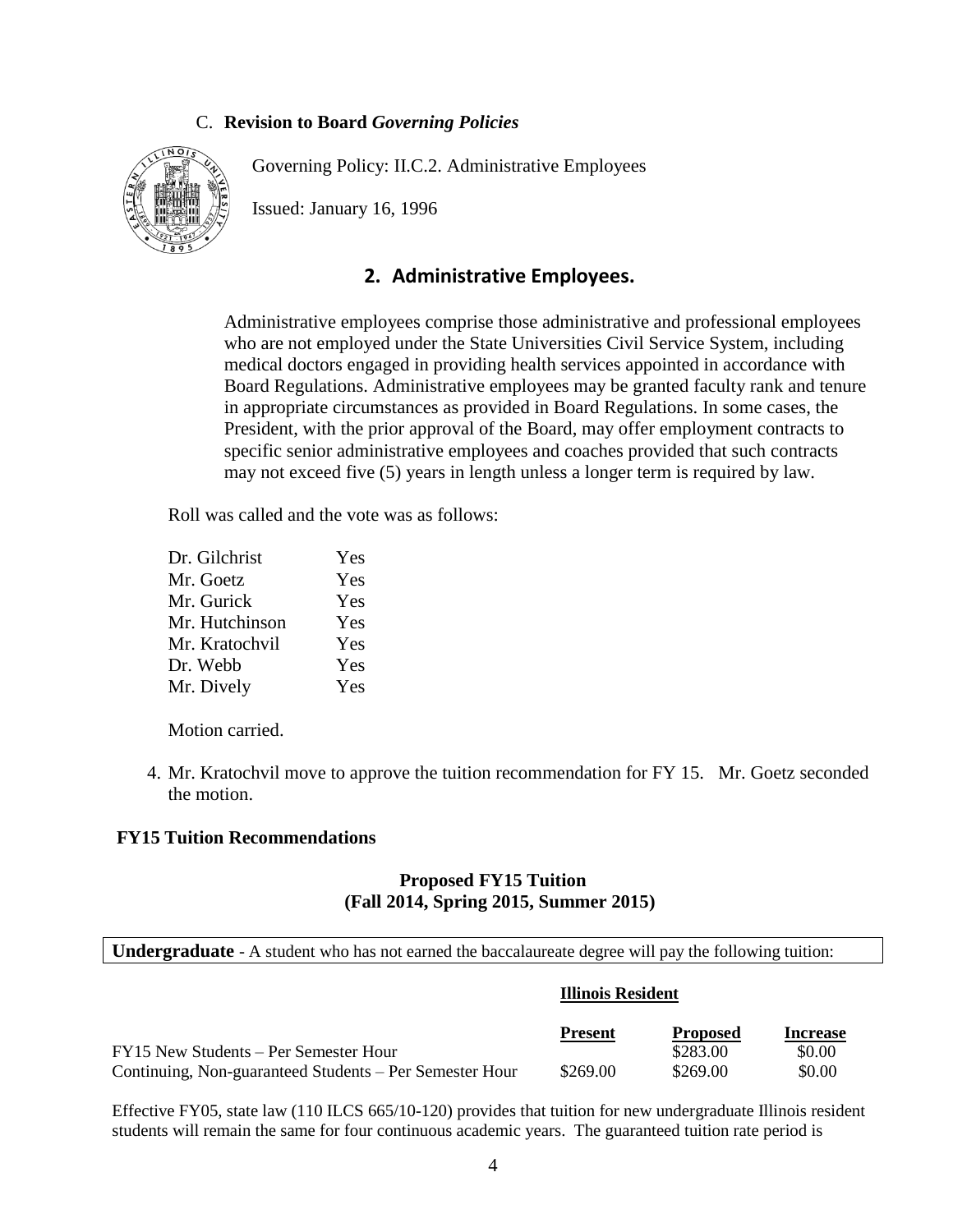extended for undergraduate degree programs approved by the University for completion in more than four years. The extension is limited to the minimum number of additional semester(s) to complete the program as approved by the University. This list of programs approved by the University for completion in more than four years is maintained by the Provost. In addition, state law limits the tuition increase applied in a continuing resident undergraduate student's fifth and sixth years. Continuing, non-guaranteed students are charged the guaranteed student rate for two fiscal years prior.

| Previous Rates:                              |          |
|----------------------------------------------|----------|
| FY14 Guaranteed Students – Per Semester Hour | \$283.00 |
| FY13 Guaranteed Students – Per Semester Hour | \$279.00 |
| FY12 Guaranteed Students – Per Semester Hour | \$269.00 |

| <b>Non-Resident</b> |                 |                 |  |
|---------------------|-----------------|-----------------|--|
| <b>Present</b>      | <b>Proposed</b> | <b>Increase</b> |  |
|                     | \$849.00        | \$0.00          |  |
| \$780.00            | \$780.00        | \$0.00          |  |
|                     |                 |                 |  |
| \$849.00            |                 |                 |  |
| \$837.00            |                 |                 |  |
| \$807.00            |                 |                 |  |
|                     |                 |                 |  |

**Graduate -** A post-baccalaureate student will pay the following tuition (regardless of the level of courses in which he/she enrolls):

|                          |                     | <b>Illinois Resident</b> |                 |  |
|--------------------------|---------------------|--------------------------|-----------------|--|
|                          | <b>Present</b>      | <b>Proposed</b>          | <b>Increase</b> |  |
| <b>Per Semester Hour</b> | \$283.00            | \$283.00                 | \$0.00          |  |
|                          | <b>Non-Resident</b> |                          |                 |  |
|                          | <b>Present</b>      | <b>Proposed</b>          | <b>Increase</b> |  |
| <b>Per Semester Hour</b> | \$679.00            | \$679.00                 | \$0.00          |  |

Roll was called and the vote was as follows:

| Yes |
|-----|
| Yes |
| Yes |
| Yes |
| Yes |
| Yes |
|     |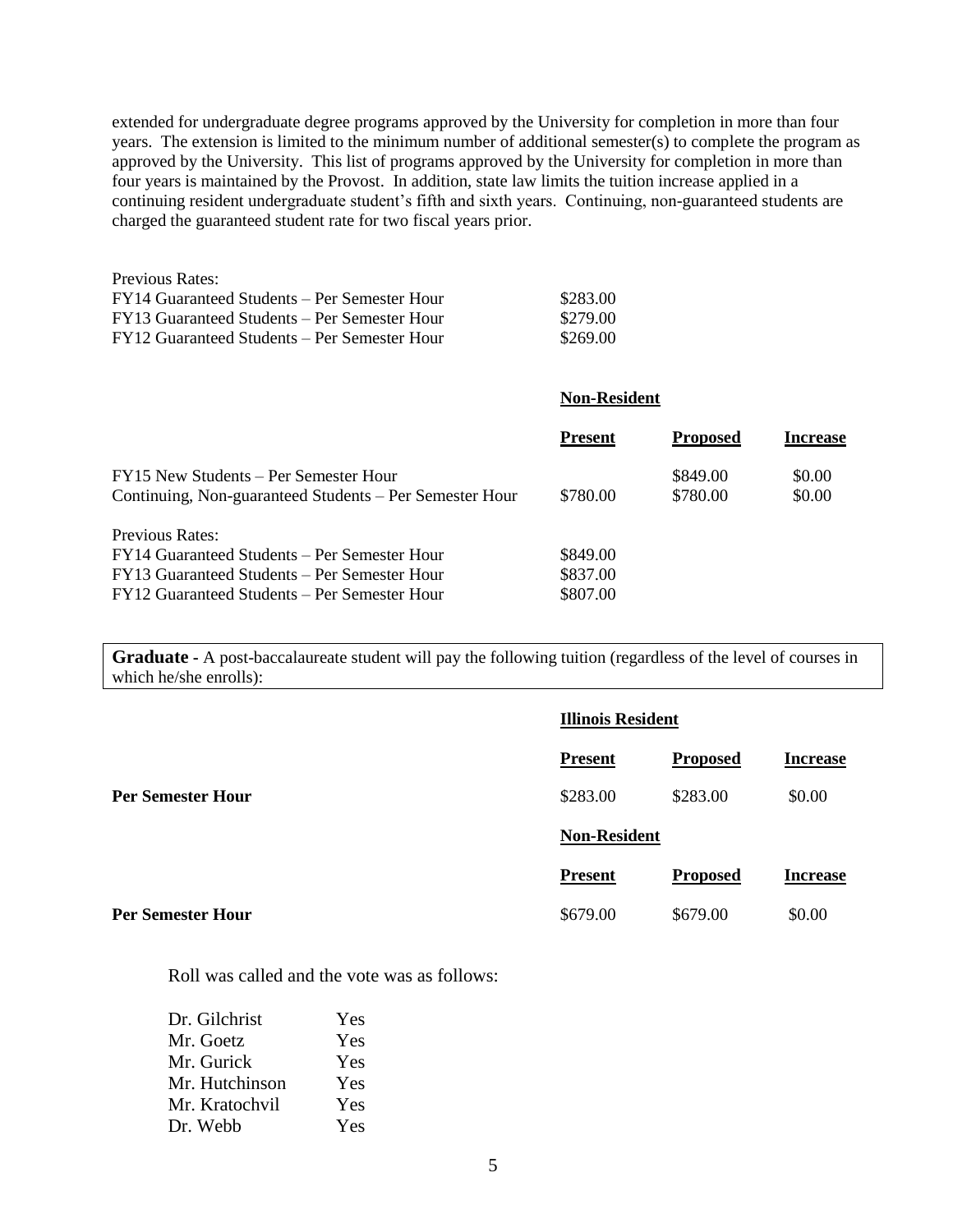Mr. Dively Yes

Motion carried.

5. Mr. Kratochvil moved to approve the housing rates effective Fall Semester 2014. Mr. Goetz seconded the motion.

# **HOUSING RATES**

#### **RESIDENCE HALLS & GREEK COURT- 2014-2015 Academic Year Rates (Effective Fall Semester 2014) Per semester rate based on double occupancy**

|                                                                                                                                     | <b>CURRENT</b> | <b>INCREASE</b> | <b>PROPOSED</b> |                            |
|-------------------------------------------------------------------------------------------------------------------------------------|----------------|-----------------|-----------------|----------------------------|
| 7 Meal Plan Option<br>7 Dining Center Meals per Week plus<br>\$200 Dining Dollars per Semester plus<br>2 Bonus Meals per Semester   | \$4,150        | \$0             | \$4,150         | (Rm \$2,905/Bd<br>\$1,245  |
| 10 Meal Plan Option<br>10 Dining Center Meals per Week plus<br>\$60 Dining Dollars per Semester plus<br>3 Bonus Meals per Semester  | \$4,335        | \$0             | \$4,335         | (Rm \$2,905/Bd<br>\$1,430  |
| 12 Meal Plan Option<br>12 Dining Center Meals per Week plus<br>\$100 Dining Dollars per Semester plus<br>4 Bonus Meals per Semester | \$4,498        | \$0             | \$4,498         | (Rm \$2,905/Bd<br>\$1,593  |
| 15 Meal Plan Option<br>15 Dining Center Meals per Week plus<br>\$140 Dining Dollars per Semester plus<br>5 Bonus Meals per Semester | \$4,679        | \$0             | \$4,679         | (Rm \$2,905/Bd<br>\$1,774) |

The Meal Plan Option permits each student with a board plan to use a specified number of Dining Dollars for any of the following: 1) Purchases at the Food Court within the University Union; 2) Purchases at our two residence hall convenience centers; 3) Purchases at Panther Pantry and Java B&B in the University Union; 4) Meals for a guest in any Dining Center when accompanied by the student; 5) Additional meals for the student in any Dining Center. Bonus Meals allows the plan holder to use those meals for a guest or for themselves if they run out of meals.

| <b>Adjusted Usage Charges</b>        | <b>CURRENT</b> | <b>INCREASE</b> | <b>PROPOSED</b> |
|--------------------------------------|----------------|-----------------|-----------------|
| Double Room as Single (per Semester) | \$850          | \$0             | \$850           |
| Triple Room as Double (per Semester) | \$450          | \$0             | \$450           |
| <b>Summer Room and Board</b>         | <b>CURRENT</b> | <b>INCREASE</b> | <b>PROPOSED</b> |
| 2015 Summer - 4 week - Single Room   | \$963          | \$0             | \$963           |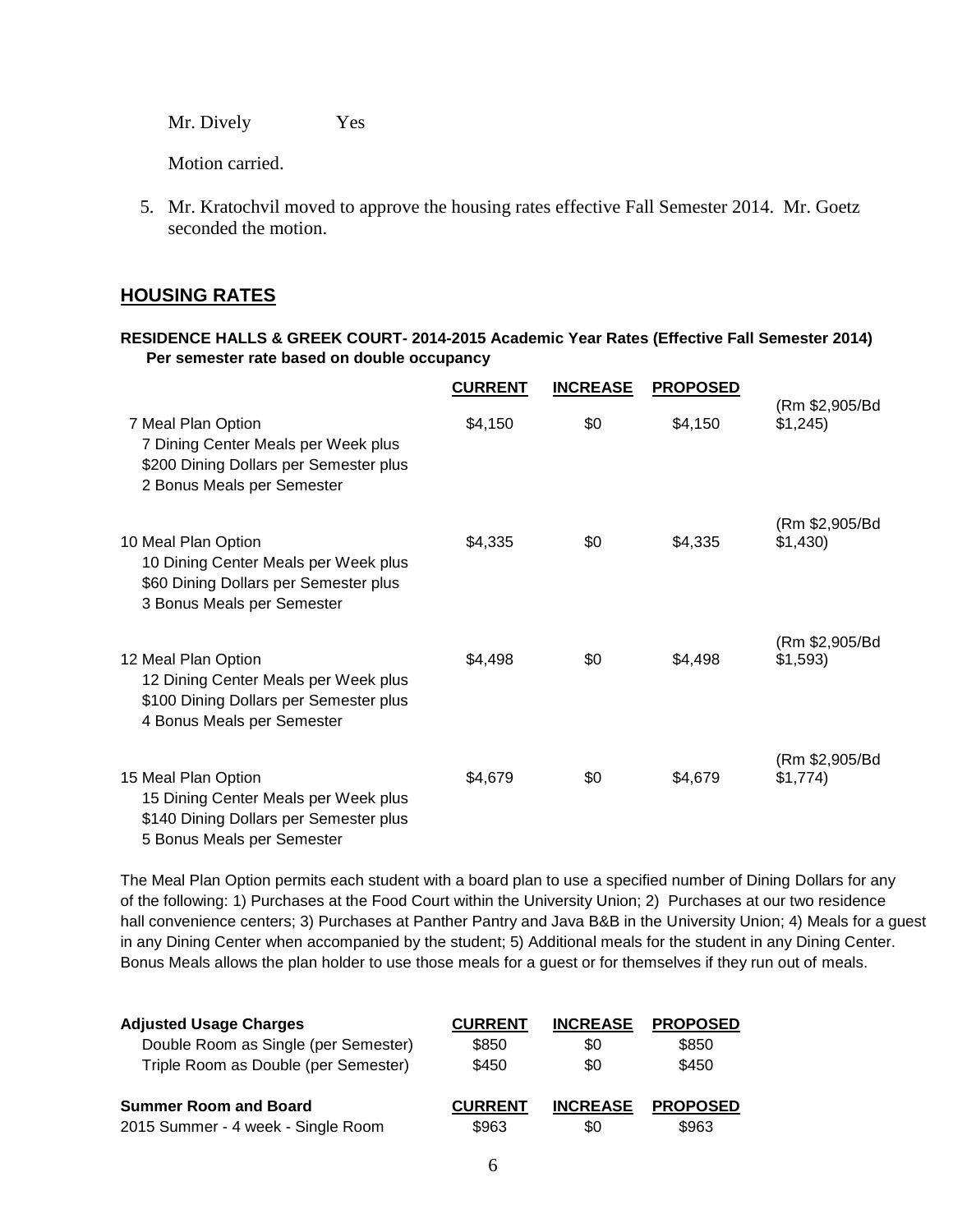| 2015 Summer - 4 week - Double Room | \$770   | \$0 | \$770   |
|------------------------------------|---------|-----|---------|
| 2015 Summer - 6 week - Single Room | \$1,444 | \$0 | \$1.444 |
| 2015 Summer - 6 week - Double Room | \$1.154 | \$0 | \$1.154 |
| 2015 Summer - 8 week - Single Room | \$1,926 | \$0 | \$1,926 |
| 2015 Summer - 8 week - Double Room | \$1,537 | \$0 | \$1,537 |

NOTE: 12 Meal Plan Option is the only option offered during Summer Sessions

# **UNIVERSITY APARTMENTS (Monthly rates will be effective August 15, 2014)**

| 9.5 MONTHS:                       | <b>CURRENT</b> | <b>INCREASE</b> | <b>PROPOSED</b> |
|-----------------------------------|----------------|-----------------|-----------------|
| 1 1/2 Room Apartment (efficiency) | \$4,544        | \$0             | \$4,544         |
| 2 Room Apartment (one bedroom)    | \$4,780        | \$0             | \$4,780         |
| <b>Super Efficiency</b>           | \$4,252        | \$0             | \$4,252         |
| <b>PER MONTH:</b>                 |                |                 |                 |
| 1 1/2 Room Apartment (efficiency) | \$478          | \$0             | \$478           |
| 2 Room Apartment (one bedroom)    | \$503          | \$0             | \$503           |
| <b>Super Efficiency</b>           | \$448          | \$0             | \$448           |

#### **UNIVERSITY COURT - 2014-2015 Academic Year Rates (Effective August 1, 2014) Per resident, per semester, based on double occupancy**

|                                          | <b>CURRENT</b> | <b>INCREASE</b> | <b>PROPOSED</b> |
|------------------------------------------|----------------|-----------------|-----------------|
| 2 Bedroom, 1 Bath, No Balcony            | \$2,547        | \$0             | \$2,547         |
| 2 Bedroom, 1 Bath, Balcony               | \$2,702        | \$0             | \$2,702         |
| 2 Bedroom, 1 1/2 Bath, No Balcony        | \$2,740        | \$0             | \$2,740         |
| 2 Bedroom, 1 1/2 Bath, Balcony           | \$2,838        | \$0             | \$2,838         |
| 1 Bedroom, 1 Bath, No Balcony            | \$2,943        | \$0             | \$2,943         |
| Studio                                   | \$2,412        | \$0             | \$2,412         |
| 3 Bedroom, 1 Bath                        | \$3,225        | \$0             | \$3,225         |
| <b>Fall 2014 Semester Only Contracts</b> |                |                 |                 |
| 2 Bedroom, 1 Bath, No Balcony            | \$2,802        | \$0             | \$2,802         |
| 2 Bedroom, 1 Bath, Balcony               | \$2,972        | \$0             | \$2,972         |
| 2 Bedroom, 1 1/2 Bath, No Balcony        | \$3,014        | \$0             | \$3,014         |
| 2 Bedroom, 1 1/2 Bath, Balcony           | \$3,122        | \$0             | \$3,122         |
| 1 Bedroom, 1 Bath, No Balcony            | \$3,237        | \$0             | \$3,237         |
| Studio                                   | \$2,653        | \$0             | \$2,653         |
| 3 Bedroom, 1 Bath                        | \$3,548        | \$0             | \$3,548         |
| Summer 2015 (Effective May 2015)         |                |                 |                 |
| <b>Monthly Rate</b>                      |                |                 |                 |
| 2 Bedroom, 1 Bath, No Balcony            | \$480          | \$0             | \$480           |
| 2 Bedroom, 1 Bath, Balcony               | \$513          | \$0             | \$513           |
| 2 Bedroom, 1 1/2 Bath, No Balcony        | \$508          | \$0             | \$508           |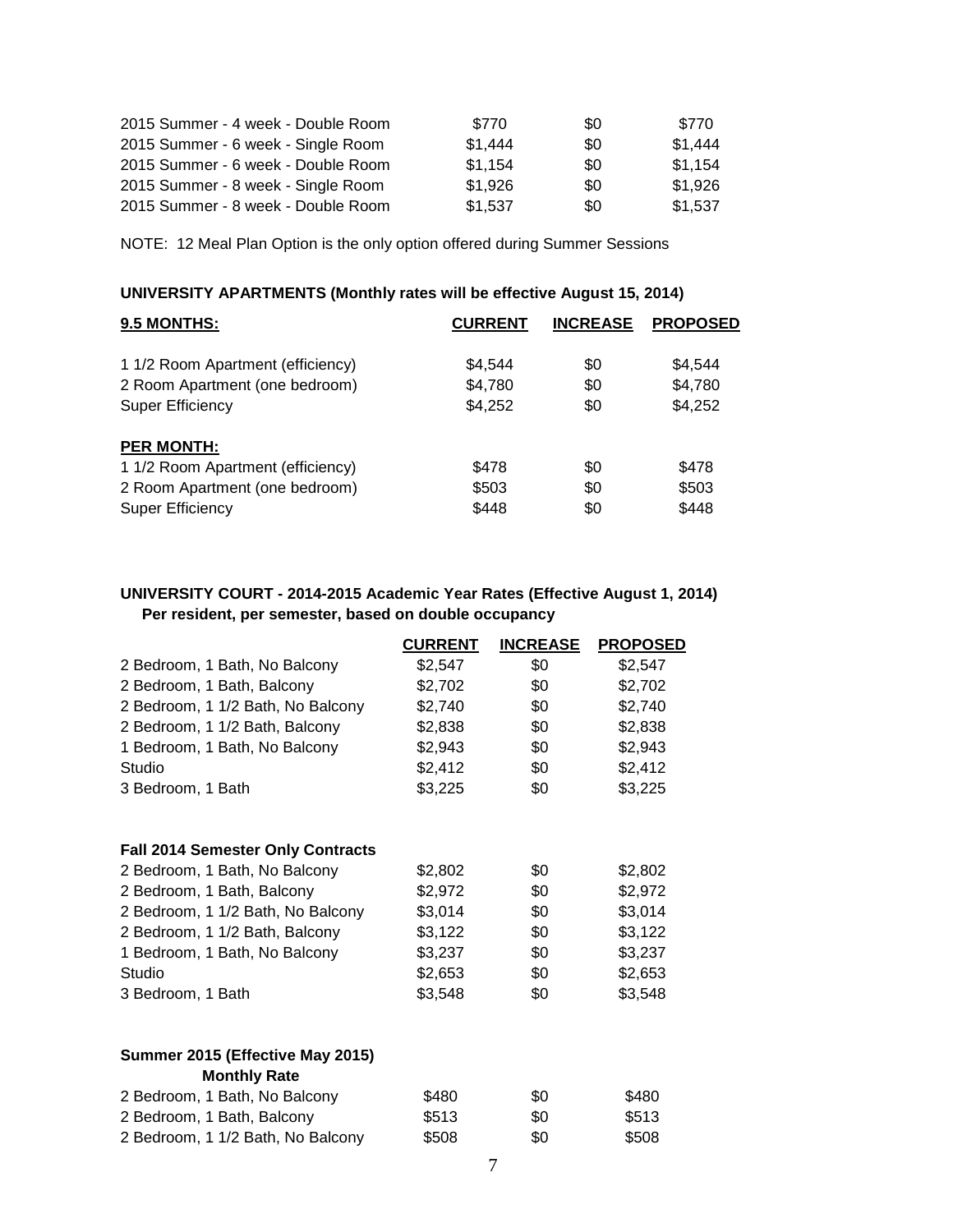| 2 Bedroom, 1 1/2 Bath, Balcony | \$527 | \$0 | \$527 |
|--------------------------------|-------|-----|-------|
| 1 Bedroom, 1 Bath, No Balcony  | \$480 | \$0 | \$480 |
| Studio                         | \$481 | \$0 | \$481 |
| 3 Bedroom, 1 Bath              | \$539 | \$0 | \$539 |
|                                |       |     |       |

| <b>Adjusted Usage Charges</b>   | <b>CURRENT</b> |     | INCREASE PROPOSED |
|---------------------------------|----------------|-----|-------------------|
| Two Bedroom Apartment as Single | \$850          | \$0 | \$850             |

Roll was called and the vote was as follows:

| Dr. Gilchrist  | Yes |
|----------------|-----|
| Mr. Goetz      | Yes |
| Mr. Gurick     | Yes |
| Mr. Hutchinson | Yes |
| Mr. Kratochvil | Yes |
| Dr. Webb       | Yes |
| Mr. Dively     | Yes |
|                |     |

Motion carried.

6. Mr. Hutchinson moved to approve the list of proposed members for the Open Access to Research Articles Task Force. Dr. Webb seconded the motion.

The following names are being proposed as members of the Task Force specified in the Open Access Legislation which was sponsored by Senator Biss:

Allen Lanham – Convener Robert Chesnut, Research and Sponsored Programs Bonnie Irwin, Dean, College of Arts & Humanities Todd Bruns, Booth Library Lee Patterson, History Sean Peebles, Chemistry Michael Menze, Biological Sciences Waresul Karim, Business Angie Yoder, Counseling and Student Development

Publisher Suggestion: Mr. Jonathan Gosse (alum) [Not yet confirmed]

Roll was called and the vote was as follows:

| Dr. Gilchrist  | Yes |
|----------------|-----|
| Mr. Goetz      | Yes |
| Mr. Gurick     | Yes |
| Mr. Hutchinson | Yes |
| Mr. Kratochvil | Yes |
| Dr. Webb       | Yes |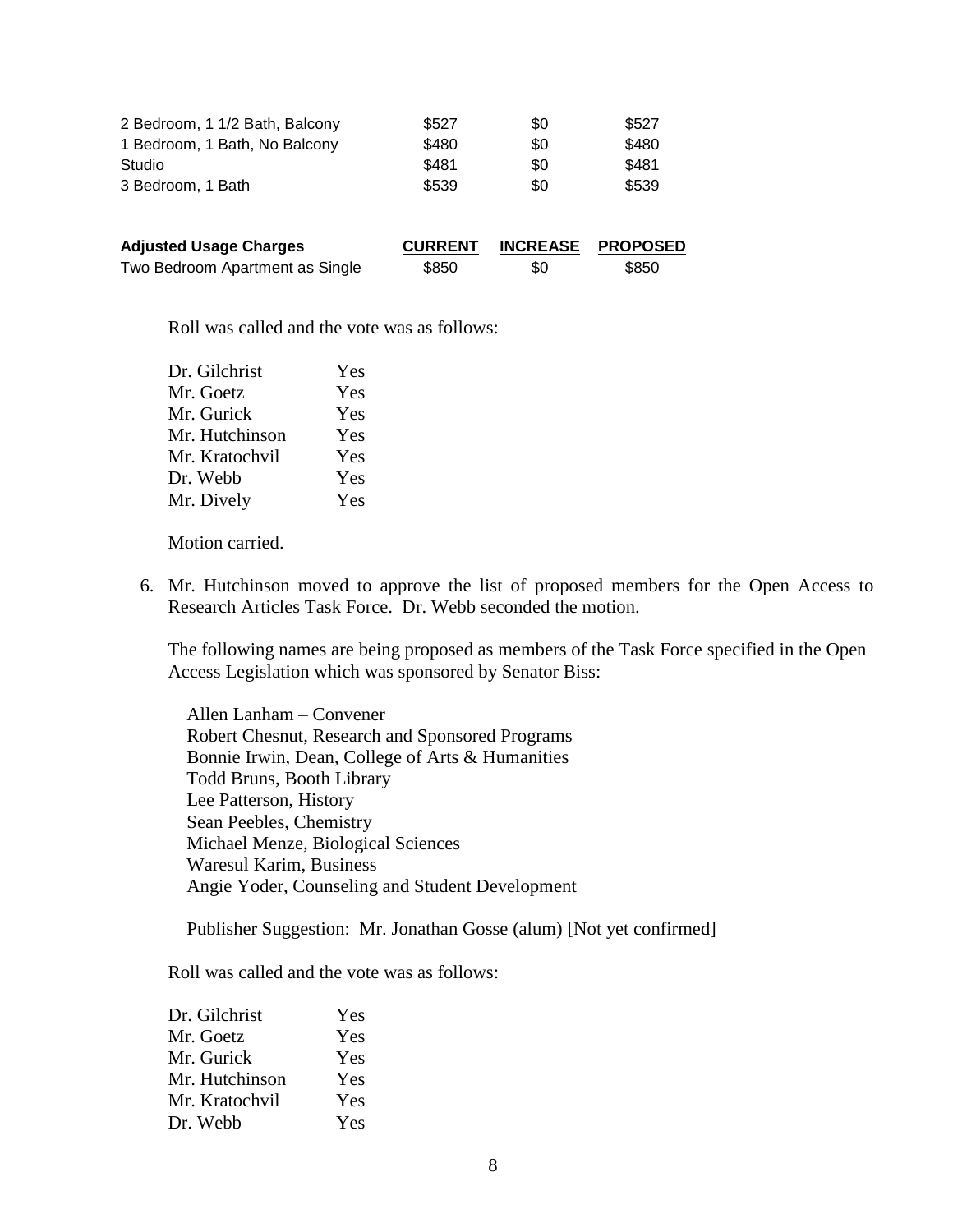Mr. Dively Yes

Motion carried.

7. Mr. Hutchinson moved to authorize President Perry to offer a five-year contract extension for the period January 1, 2014 to December 31, 2019 to Dino Babers, Head Football Coach. Mr. Goetz seconded the motion.

Roll was called and the vote was as follows:

| Dr. Gilchrist  | Yes |
|----------------|-----|
| Mr. Goetz      | Yes |
| Mr. Gurick     | Yes |
| Mr. Hutchinson | Yes |
| Mr. Kratochvil | Yes |
| Dr. Webb       | Yes |
| Mr. Dively     | Yes |
|                |     |

Motion carried.

# **Information Items (continued)**

# **President's Report**

President Perry introduced two individuals giving presentations to the Board of Trustees – Cadet Craig Sharp from the Department of Military Science and Dr. William Weber.

Dr. Weber gave an update of the Strategic Plan Implementation. The website for the strategic plan is [http://www.eiu.edu/strategicsummary/Strategic\\_Plan\\_Final.pdf.](http://www.eiu.edu/strategicsummary/Strategic_Plan_Final.pdf) The timeframe for implementation of the strategic plan is five years, depending on funding and the alignment of other existing initiatives. Each of the six strategic themes of the strategic plan has goals and actions. Each action in the implementation of the plan has an estimated cost and is scheduled for implementation in Phase I, II, or III. Phase I goals are expected to be completed by the end of calendar year 2013, Phase II goals are expected to be completed by the end of calendar year 2015, and Phase III goals are expected to be completed by the end of calendar year 2016. The strategic planning website will be used to track implementation progress, and regular updates will be provided through the campus governance structure.

Cadet Craig Sharp provided a brief update on the ROTC program at Eastern Illinois University. The ROTC program on campus began in 1980, as an extension of the program at the University of Illinois. In 1993, the program was merged into the Lumpkin College of Business and Applied Sciences. The ROTC program continues to provide excellent leadership training to cadets, as well as outstanding support to the university community. Cadets in the program are placed in multiple leadership positions, including those that plan and execute military related training, as well as mentoring junior cadets as they enter the program. ROTC standards include a minimum 3.0 GPA for cadets, fitness training five mornings a week, and rigorous practical training using an outcomes-based approach. ROTC contracts and commissions are competitive, and awarded based on merit. In 2013,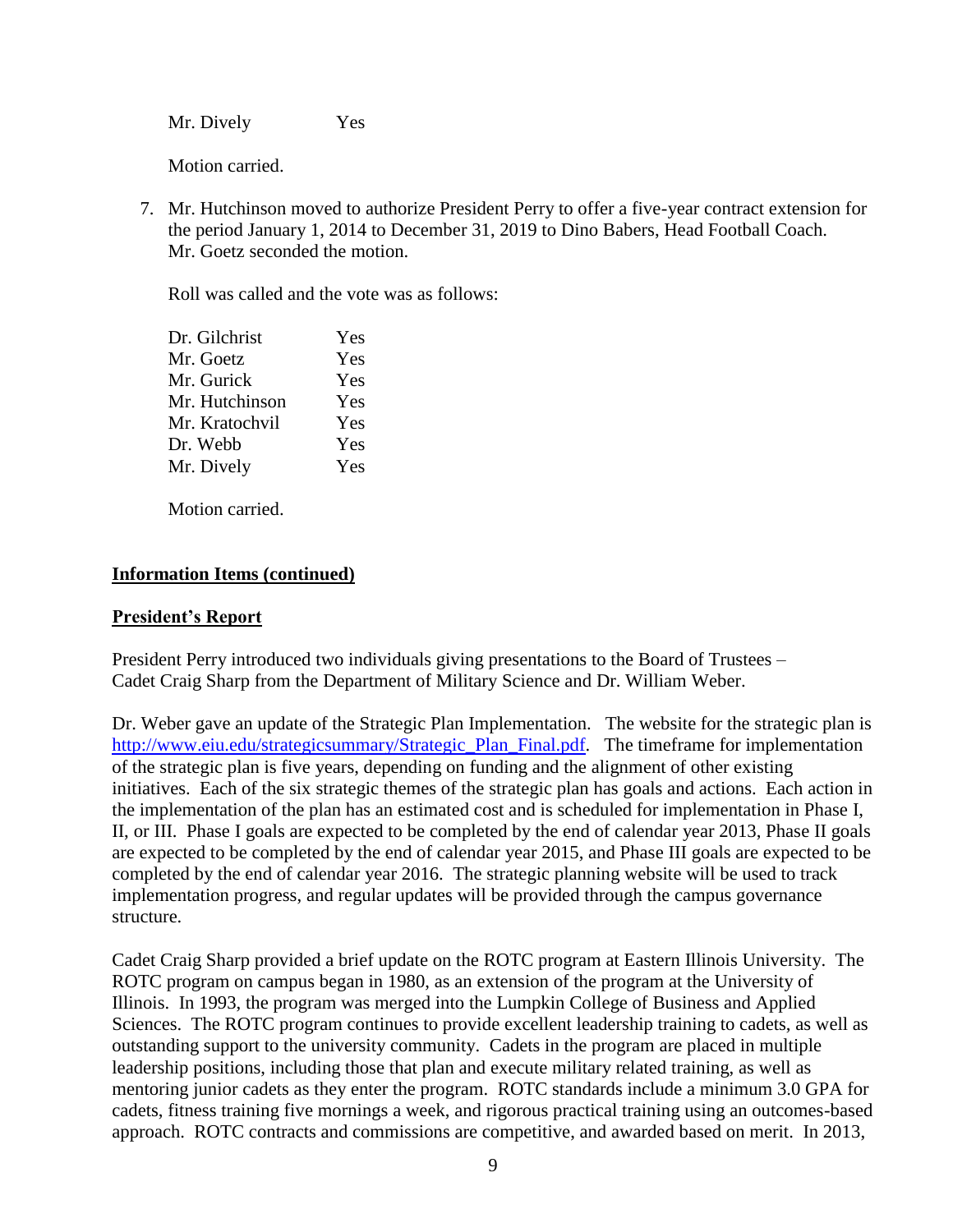twelve senior cadets became Army Second Lieutenants, four of whom were distinguished among the best in the nation.

Dr. Perry also introduced Dr. Bonnie Irwin, Dean of the College of Arts and Humanities, who made an announcement about an award being received today by Mr. Jeff Boshart.

Dr. Bonnie Irwin announced that Mr. Jeff Boshart, of the Art Department, was named the 2013 CASE Professor of the Year for the State of Illinois. Criteria for nomination included extraordinary dedication to undergraduate teaching, which is demonstrated by excellence in: impact on and involvement with undergraduate students; scholarly approach to teaching and learning; contribution to undergraduate education in the institution, community and profession; and support from colleagues and former undergraduate students. Nationwide, 40 faculty members were recipients of this award and were honored at a ceremony in Washington, D.C. Those 40 faculty represent the top .003 percent of the professoriate nationwide.

# **Alumni Association Report**

Mr. Hugh O'Hara shared an overview of the Alumni Association including a brief history, activities and other outreach events hosted by the Alumni Association, and several scholarships and awards given each year. Mr. O'Hara also mentioned various programs and projects on campus for which funding from the Alumni Association is provided. Some of these include WEIU, the Tarble Arts Center, Panther Athletics, Student Life, and various academic departments.

# **Earned Degrees Report**

In FY 2013, 2,837 degrees were awarded, which is a slight increase from the previous year. General Studies was the largest undergraduate major, and Educational Administration was the largest Master's Degree program. In FY 2013, minorities received 357 degrees, or 13% of the total degrees conferred. Eastern's 6-year graduation rate (IPEDS/NCAA methodology) is 60%.

# **Reports from Constituencies**

Faculty Senate – No report.

Staff Senate – Ms. Christine Edwards introduced herself as the Interim President of the Staff Senate.

Student Government –Kaylia Eskew, Student Body President, gave a brief overview of recent Student Government events and projects. Ms. Eskew reported that the Student Lobby Day in Springfield was very successful. She felt this was a great learning experience for the students involved. Upcoming events include a Trivia Bowl that is being co-hosted by the Honors College, assisting with the EIU Hunger Challenge event, and assisting EIU Athletics with the Football Senior Night. Next semester, the Student Supreme Court plans to host an educational event for local high schools.